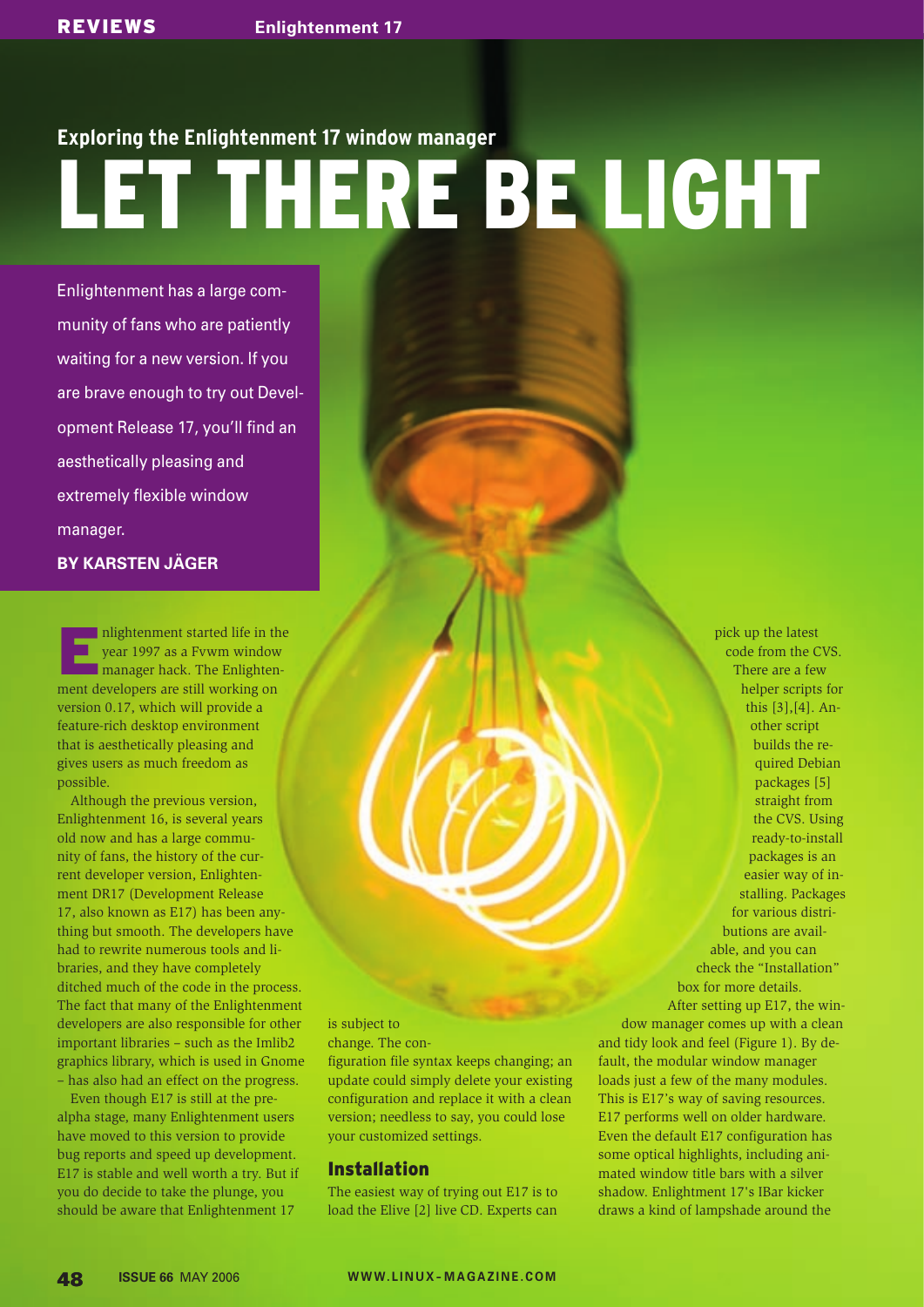| <b><i><u>Party in Applications</u></i></b> | DB) |                  |                    |   |  |  |
|--------------------------------------------|-----|------------------|--------------------|---|--|--|
| (E) Weilder                                |     | $\bullet$ $\Box$ | <b>Bief</b>        | ۶ |  |  |
| Descuer                                    |     | $\sqrt{2}$       | $x =$              | ٠ |  |  |
| divisions                                  | ٠   |                  | 841                | ٠ |  |  |
| Lost Kinderes                              |     |                  | Dropphadow         | × |  |  |
| the down.                                  |     | $ p $ $ p $      | <b>Clock</b>       | × |  |  |
| 9<br>Tremet                                |     |                  | <b>Battery</b>     | × |  |  |
| <b><i>About Enlight sourcert</i></b>       |     | a                | Spidnes            | × |  |  |
| <b><i><u>Pun Commercial</u></i></b>        |     |                  | <b>Temperature</b> | ъ |  |  |
| <b>Pilet</b>                               |     | 멍                | Fager              | ٠ |  |  |
| Cirréguration                              |     | ٠                | <b>Randit</b>      | × |  |  |
| <b>Restalt Enlightenment</b><br>is.        |     |                  |                    |   |  |  |
| <b>Grit Enlights www.</b><br>a,            |     |                  |                    |   |  |  |

**Figure 1: A neat Enlightenment desktop with the default theme.**

selected icon, which flashes at the same time.

## Configuration

In contrast to other window managers, Enlightenment 17 uses binary configuration files. This means a change in configuration habits for many users. Besides the *enlightenment\_remote* command line tool, E17 now has the graphical Configuration Panel (Figure 2) that has taken E17 a long way towards more user-

### Installation

http://fedora.oceighty.net/e172

/fedora/X/en/i386/RPMS.e17/

http://dr17.saaf.co.uk/fedora<sub>2</sub>

/X/en/i386/RPMS.e17/

The  $X$  in this listing represents the Fedora version. The yum check-update and yum install enlightenment command will install E17.

Developer Shadoi has packages for Debian (Sid) and Ubuntu (Breezy). Just add an entry to /etc/apt/sources.list, and then run apt-get update and apt-get install enlightenment to install.

nonumber

# E17 for Debian

deb http://www.soulmachine.net/ debian unstable/

# E17 for Breezy

deb http://www.soulmachine.net/ breezy unstable/

As the older Enlightenment version 16 is also available in the repositories; you may need to force the installation of DR 17 (0.16.999.xxx).

friendliness. However, the *enlightenment\_remote* tool still offers more settings than the graphical front-end. For example, only the command line tool can load modules and change keyboard shortcuts. *enlightenment\_remote -h* gives users a short explanation of each option.

The Configuration Panel is divided into *Focus Settings* (Figure 3), *Desktop Settings*, *Window Manipulation*, and *Window Display*. Users can perform a number of simple to advanced configuration steps to influence the window manager's behavior.

Binary *.eap* files are also responsible for launching programs. These files not only include the program command, but also the program icons. To create a new *eap*, users first launch the window menu and click on *Create Icon* (Figure 4). This opens the Eap Editor (Figure 5). The *App name* field expects the program name, and the *Executable* field expects the program command line, including any parameters. Clicking on the large field below *Icon* opens the Efm file manager, where you can select an icon.

Despite all this binary wizardry, you'll still find a few text-based configuration files, for example, *~/.e/e/applications/*

To install Enlightenment 17 on a system running the Gentoo Linux distribution, you need a few new entries in your /etc/portage/package.keywords file (see the "Portage Keywords" box). However, a simple emerge will not work. You need to install the programs and libraries in the correct order to resolve any possible dependencies and make sure that everything works smoothly. Try the following command for the install:

#### nonumber

emerge -av dev-db/edb eet  $\overline{z}$  $imlib2$   $imlib2$   $localers$  evas  $\blacktriangleright$ ecore epeg epsilon embryo  $\mathbf{z}$ edje esmart emotion etox ewl engrave e entice elicit  $\overline{z}$ examine engage e\_utils  $\mathbf{z}$ entrance xine-lib emotion  $\mathbf{z}$ 

envision elation evidence  $\overline{z}$ 

eterm enotes equate

For all distributions, you will need an entry for E17 in the display manager; and if you run startx, you will need an entry in the  $\sim$ /*xinitrc* file.

The members of the Enlightenment team have installation packages and other experimental packages for some distributions.

The easiest way for users with Suse Linux to install is to go to the Packman repository. Set up the http://packman. iu-bremen. de server and the suse/Version directory as your installation source for Yast, replacing Version with your version of Suse.

If you have Fedora Core 4, Didier Casse has a program at [6] that sets up the Yum package manager to use the required repository. Users with Fedora Core 2 and 3 will need to add the entry for the repository manually. The /etc/yum.conf entry looks like this:

nonumber

[Didier]

name=Didier's yum repository  $\triangleright$ 

for e17 apps/lib

baseurl=http://sps.nus.edu.sg2

/~didierbe/fedora/X/en/i386

http://dentrassi.de/e17/fedora2

/X/en/i386/RPMS.e17/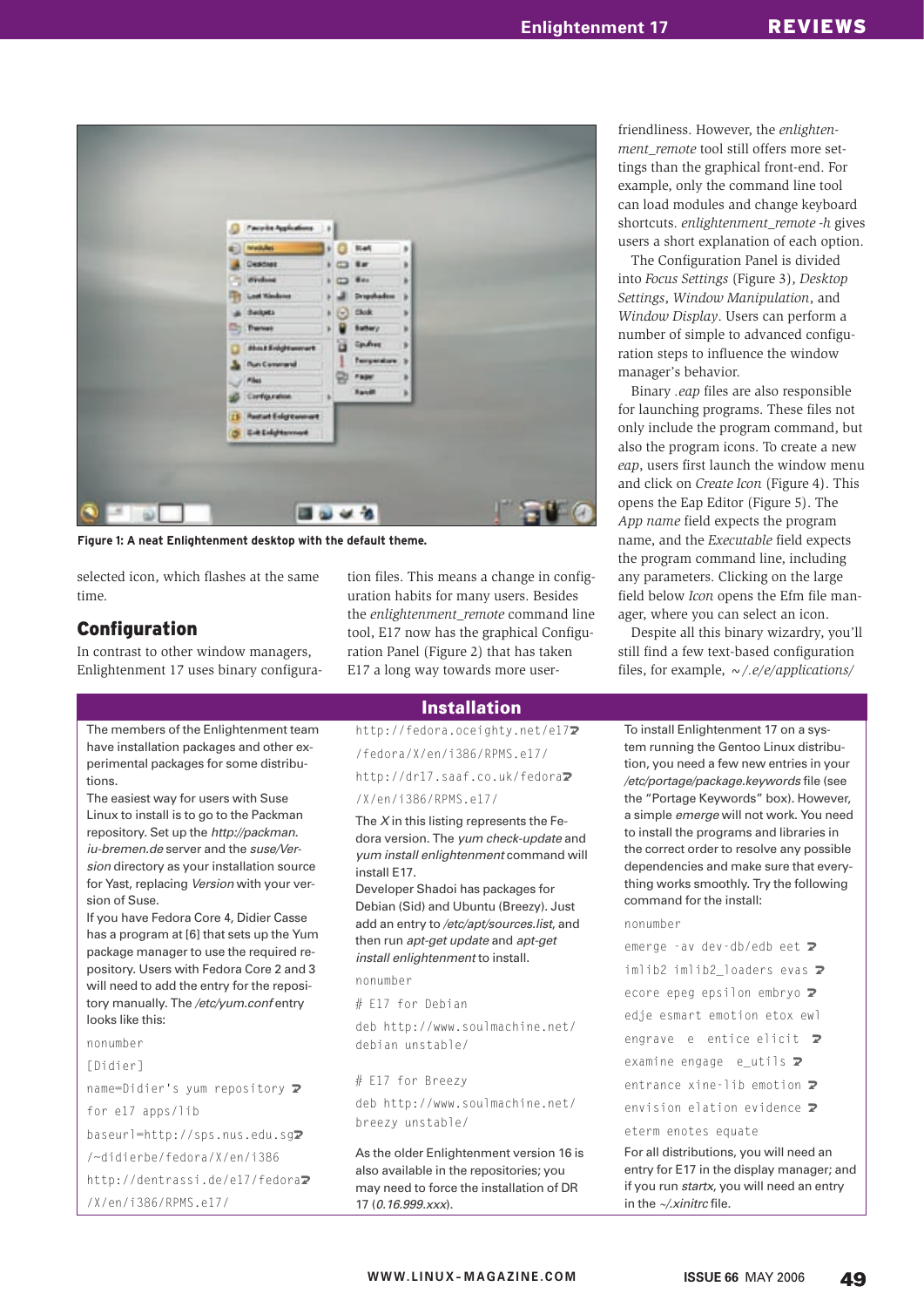

**Figure 2: The new graphical configuration tool.**

*bar/.order*. These files, and the other *.order* files, are used to change the order of the IBar entries, bookmarks, and other modules. The files have a simple structure with just one *eap* file per line:

nonumber eterm ean firefox.eap gimp.eap bmp.eap

## Backgrounds, Modules, and More

Backgrounds are also stored in binary format as *\*.edj* files, and can be either static or animated. By default, E17 has four virtual desktops, with individually configurable backgrounds. Again, configuration is restricted to the *enlightenment\_remote* tool:



**Figure 3: The Enlightenment 17 Focus Settings dialog box.**

 $-$ desktop-bg-add 0 0 0 0  $\overline{z}$ /path/to/background.edj enlightenment\_remote  $\triangleright$  $-$ desktop-bg-add 0 0 1 0  $\overline{2}$ /path/to/background.edj enlightenment\_remote 2  $-$ desktop-bg-add 0 0 2 0  $\overline{2}$ /path/to/background.edj enlightenment remote  $\overline{z}$  $-$ desktop-bg-add 0 0 3 0  $\blacktriangleright$ /path/to/background.edj

Binary background files of this type are created by the *edje\_cc* program, which builds an EDJ file from a directory with an image and the *background.edc* file. The user manual has a working example at [9]. Working backgrounds are available on the website at *Get-e. org* [8], and you just need to drop them into the *~.e/ e/backgrounds/* directory.

For genuine transparency, E17 needs add-on modules, and the developers do not intend to integrate this feature in the future. Eterm's fake-transparency can be used with E17, but be warned: strange and non-reproducible errors can, and probably will, occur.

One of E17's major strengths is its modular design. In contrast to the major

01

desktop environments, it loads just a few essential modules, as you can see from the menu in Figure 1. However, it is well worth the trouble of loading and enabling some additional modules, once again using the *enlightenment\_ remote* command line tool:

nonumber enlightenm<sub>2</sub> ent remote  $\overline{z}$ -module-load 'modulname' enlightenment remote  $\overline{z}$ 

Weston Locks iii. Rameribar Barders **Senito Dealtier** Inadérie Mazinine **Charles** tiolo Businelast **SE Fullerway** 2-2 Skip Window Ltd. Create Icon @ xa C) lumb Close

**Figure 4: The Create Icon button lets you create new program icons.**

-module-enable 'modulname'

Engage (shown on the far left in Figure 6) is one of the most popular add-on modules. The Engage module is very reminiscent of the Mac OS X Dock, pro-

# Portage Keywords

| <u>i vitugo koymoruo</u>      |                                    |
|-------------------------------|------------------------------------|
| 01 nonumber                   | 22 media-libs/imlib2_loaders -*    |
| 02 $#e17$ cvs stuff           | 23 media-libs/xine-lib $-*$        |
| 03 app-misc/evidence $-*$     | 24 media-video/eclair -*           |
| 04 app-misc/examine $-*$      | 25 media-video/envision $-$ *      |
| 05 app-misc/enotes $-$ *      | 26 media-video/elation $-$ *       |
| 06 dev-db/edb $-$ *           | 27 net-news/erss $-$ *             |
| 07 dev-libs/eet -*            | 28 sci-calculators/equate -*       |
| 08 dev-libs/embryo $-$ *      | 29 sys-fs/evfs $-$ *               |
| 09 dev-libs/engrave $-*$      | $30 \times 11$ -libs/ecore -*      |
| 10 dev-util/e_utils $-$ *     | $31$ x11-libs/esmart -*            |
| 11 mail-client/embrace $-$ *  | $32$ x11-libs/evas -*              |
| 12 media-gfx/eclips $-$ *     | $33 \times 11 - 11$ bs/ewl $-*$    |
| 13 media-gfx/elicit -*        | $34 \times 11$ -misc/el7genmenu -* |
| 14 media-gfx/entice $-*$      | 35 $x11 - misc/engage -*$          |
| 15 media-gfx/imlib_tools ~x86 | 36 x11-misc/entrance -*            |
| 16 media-libs/edje -*         | 37 $x11 - misc/iconbar -*$         |
| 17 media-libs/emotion -*      | 38 x11-plugins/e_modules -*        |
| 18 media-libs/epeg $-*$       | 39 $x11$ -terms/eterm -*           |
| 19 media-libs/epsilon $-$ *   | 40 x11-terms/enterminus -*         |
| 20 media-libs/etox $-$ *      | 41 $x11 - wm/e - x$                |
| 21 media-libs/imlib2 -*       |                                    |